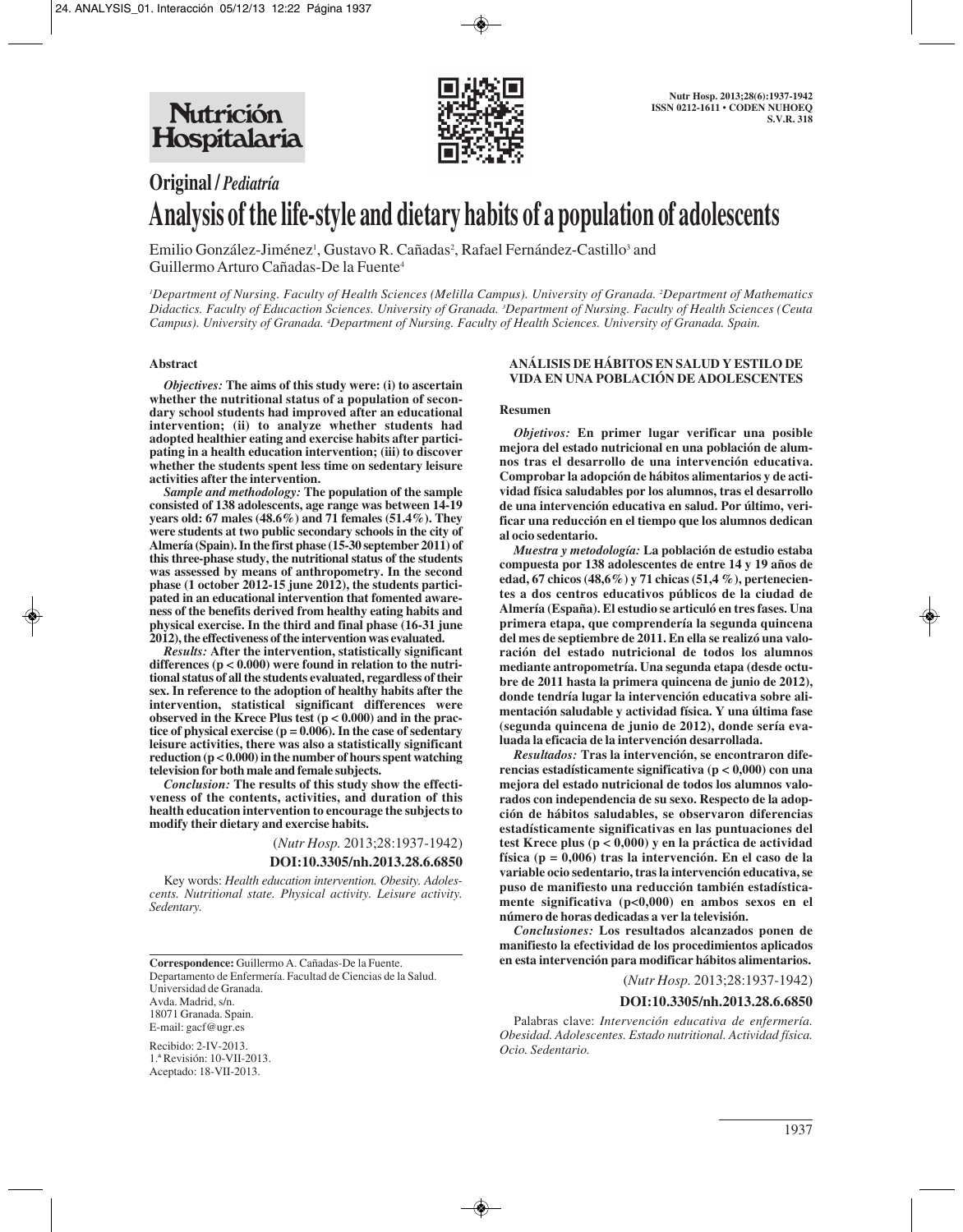# **Introduction**

Obesity is currently the most common nutritional disorder among children and adolescents<sup>1</sup>. A comparison of the results of studies carried out in the 1980s and those of recent studies shows that the number of overweight and obese children and adolescents has tripled in the last thirty years<sup>2,3</sup>. One possible cause is the widespread availability and consumption of high-calorie foods with low nutritional value as well as a growing tendency towards sedentary lifestyles, especially in urban populations<sup>4</sup>. Moreover, when subjects live in family environments where unhealthy eating habits predominate, this further complicates the situation. According to González<sup>5</sup>, a person's eating habits (e.g. rejection and preferences for certain foods) are strongly conditioned by family environment during infancy and childhood.

Furthermore, the recent increase in childhood obesity has led to the early occurrence of many pathologies that until now were more likely not to surface until adulthood<sup>6</sup>. Metabolic disorders such as hypercholesterolemia, insulin resistance (with the ensuing risk of type 2 diabetes mellitus), high blood pressure, and arteriosclerosis are now increasingly frequent in young people in Spain<sup>7-9</sup>. These data highlight the fact that obesity is now a serious health problem for children and adolescents, and thus must be addressed at a very young age. In this sense, prevention measures should first begin in primary schools, where the development and implementation of nutrition education programs should be actively encouraged $10,11$ .

Up until now, studies have confirmed the effectiveness of educational interventions that foment healthy eating habits and physical exercise in school children. An added advantage is that such interventions awaken the interest and heighten the awareness of students and even teachers at the schools where they take place12-14. Needless to say, this kind of appeal is extremely important when it comes to obtaining successful results and encouraging healthier eating habits and lifestyle choices. In this sense, recent research shows that health education interventions by nursing professionals, which foment good dietary habits and the practice of physical exercise, improve the nutritional status of young school children<sup>15,16</sup>.

Therefore, the objectives of this research were to verify the improvement in nutritional status in a group of 138 students belonging to two high schools in the city of Almeria. Second, verify the adoption of eating habits and healthy physical activity as a result of a health education intervention.

# **Objectives**

This study had the following specific objectives:

• to ascertain whether the nutritional status of a population of 138 secondary school students had

improved (i.e. reduction in the body mass index values) after a health education intervention;

- to find out whether students had adopted healthier eating and exercise habits after participating in a health education intervention;
- to discover whether the students spent less time on sedentary leisure activities after the intervention.

# **Sample**

The sample population was composed of 138 adolescents, ages ranged from 14-19 years of age: 67 males (48.6%) and 71 females (51.4%). They were not selected by random sampling procedure but participation in the research was determined by their presence in the centre on the dates the study was being conducted. The subjects were students at two public secondary schools in the city of Almería (Spain). An important condition for inclusion in the study was that subjects had to be healthy and not have any type of endocrine dysfunction or physical disorder. To participate, each student also had to have the authorization of his/her parents or tutors, who gave their informed written consent. All students who did not meet these criteria were not candidate to participate in the study.

### **Methodology**

The intervention took place during the school year from september 2011 to june 2012. The study was carried out in three phases. In the first phase (15-30 september 2011), the nutritional status of the students was assessed. Anthropometric techniques were used to determine weight, height, and body mass index, depending on the age and sex of the subject. The assessment was based on the national standards of Sobradillo et al<sup>17</sup>. The second phase (1 october 2012-15) june 2012) lasted eight months and two weeks. During this period, the educational intervention on healthy eating habits and physical exercise took place. In reference to nutrition, there were three workshops, which informed the subjects of habits and guidelines for healthy eating. The three workshops were given during the first week in october, january, and april, respectively. The students attended the workshop, accompanied by their parents or tutors. Besides teaching the students about the advantages of a well-balanced diet, this workshop responded to doubts and answered the questions of the students and their parents. In regards to exercise and after prior agreement with the physical education teacher in each center, a battery of games and activities were set up for the students to do in physical education class three days per week.

In the third and final phase (16-31 june 2012), the effectiveness of the intervention was assessed, based on the degree of improvement of the nutritional status of the students and healthy lifestyle habits during the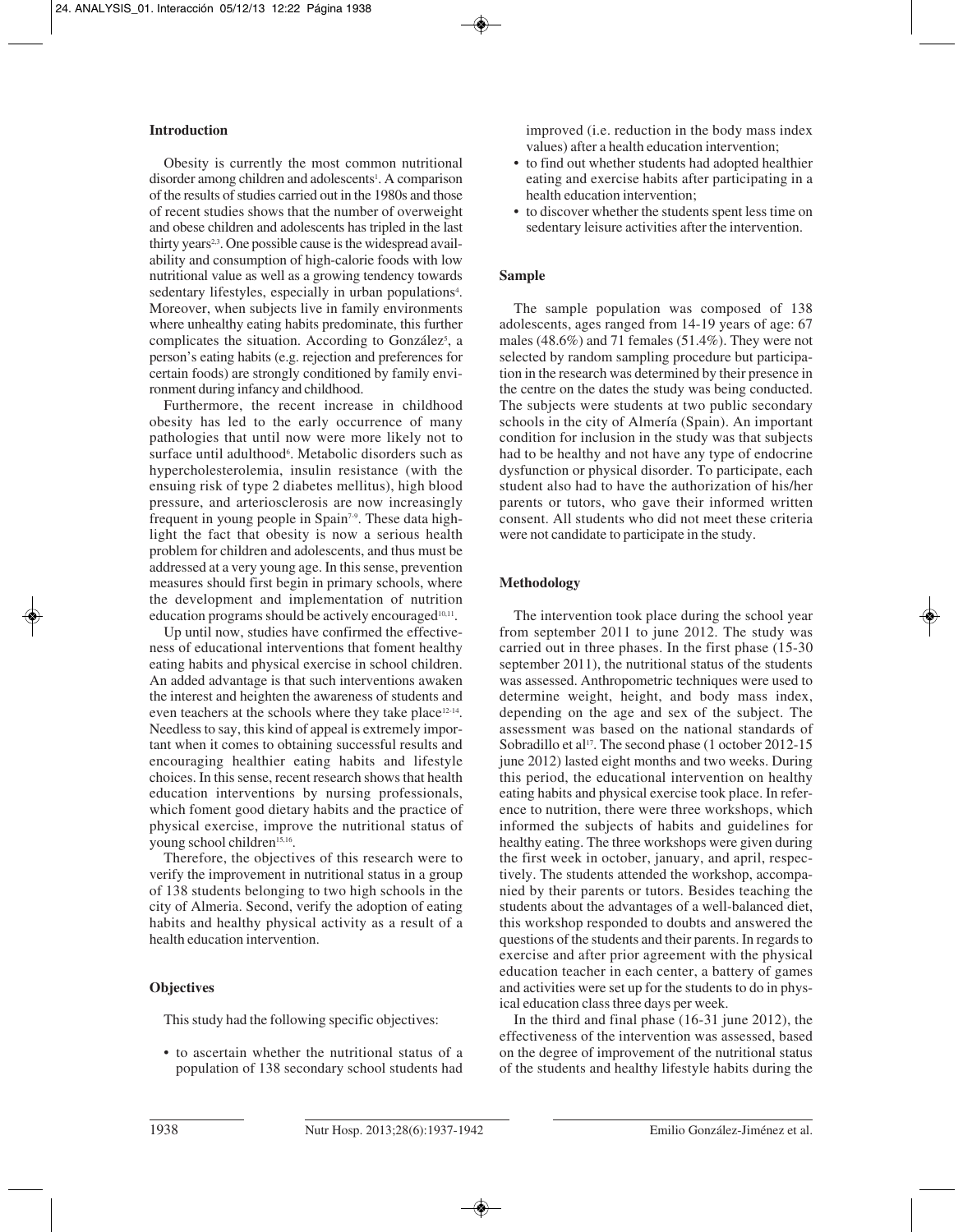period of the educational intervention. For this purpose, we analyzed the variables by comparing mean values before and after the intervention. The variables analyzed included the body mass index (BMI), score on the Krece Plus quick test and the number of hours per day spent on watching television (sedentary leisure activity). The Krece Plus quick test was developed and validated for Kid<sup>2</sup>, The test measures the adequacy of feeding to the Mediterranean diet (considered as correct nutritionally). According to the score obtained in the test, is quantified from 0 to 10 the eating habits of the student, which subsequently can be classified as: low nutritional level (fix urgently dietary habits), midlevel (improvements in the power necessary) and high level. Likewise, the Krece Plus quick test size lifestyle based on the daily average hours that watch TV and sport after school hours per week. Depending on the score obtained in this test, the style of life of the child was classified as inadequate, regular or optimal.

Descriptive analyses of the variables measured in the sample were made. T test related samples, was used to compare groups, before and after the intervention in the case of quantitative variables, and in the case of qualitative variables 2 test. We compare the application of statistical tests of significance and effect size measures (specifically, Cohen's d) and the Cramer's V as a measure of Association. The data were analyzed with SPSS Statistics 19 for Windows.

During the development of the study, was observed the ethical standards proposed by the Committee on research and clinical trials in the Declaration of Helsinki.

### **Results**

The obtained results show overall improvement by the students in their nutritional status (normal weight, overweight and obesity). The group of students in a situation of normal weight happens to be from 85 to 102, while overweight students decreased from 22 to 20 and the obese from 31 to 16. The students should improve their eating habits; those who have low nutritional level and must be urgently corrected their dietary habits become of 57 to 44, while students with midlevel increase of 56 to 67 and the high level of 25 to 39.

The qualitative study of the nutritional status variables and the three levels of Krece Plus Test with the sex and age variables were performed using the  $\chi^2$ statistic. Results in table I show that before the teaching process just existed a relationship between nutritional status and sex, where men tend to a normal weight and the women and obese status. On the other hand, the subsequent results show association in three of the four comparisons; seeing that women have improved their nutrition and also the youngest group have improved their status and their nutritional level.

In regards to the body mass index measures significant differences are obtained before  $(22.9 \pm 4.106)$  and after  $(21.6 \pm 3.332)$  of the intervention, by t-test for related samples (p <0.000), with size moderate effect (d  $= 0.348$ ). Afterwards, the means of the two groups are regarded as different, which indicates a decline in body mass index values and thus an improvement in the nutritional status of the students after the intervention. When the sample is studied by sex, there are significant differences between the two groups, but in both male and female subjects, there is a reduction in body mass index. These results are reflected more clearly in table II.

In addition, the values in the test Krece plus increased significantly after the intervention ( $p <$ 0.000), although with low effect size  $(d = 0.123)$ , resulting in an improvement of the nutritional level in terms of eating habits (Fig. 1). Statistically significant differences were also found for physical exercise activity ( $P < 0.000$ ) with effect size associated d=0.16. When this same study was independently performed for male and female subjects, there were statistically significant differences in the case of the female subjects, but not in the case of the males (Table II).

Finally, we studied the time that the subjects spent watching television to see whether the intervention had had any impact on this variable. Their BMI was thus measured before (Mean =  $3.08 \pm 1.6591$ ) and afterwards (Mean =  $2.185 \pm 1.393$ ). Using the T test for related samples are obtained statistically significant

| <b>Table I</b><br>Study using the $\chi^2$ test |                                   |                |           |       |  |  |  |
|-------------------------------------------------|-----------------------------------|----------------|-----------|-------|--|--|--|
| Time                                            | Variables estudiadas              | <b>Statics</b> | V. Cramer | $p^*$ |  |  |  |
| <b>Before</b>                                   | Nutritional Status and Sex        | 25,828         | 0.455     | 0.000 |  |  |  |
|                                                 | Krece Plus Levels and Sex         | 2,590          | 0.274     | 0.144 |  |  |  |
|                                                 | Nutritional status and age levels | 4,861          | 0.197     | 0.088 |  |  |  |
|                                                 | Krece Plus levels and age levels  | 4.667          | 0.193     | 0.097 |  |  |  |
| After                                           | Nutritional Status and Sex        | 18,074         | 0,380     | 0,000 |  |  |  |
|                                                 | Krece Plus Levels and Sex         | 0.713          | 0.076     | 0.700 |  |  |  |
|                                                 | Nutritional status and age levels | 18,584         | 0,386     | 0.000 |  |  |  |
|                                                 | Krece Plus levels and age levels  | 6,812          | 0.233     | 0.033 |  |  |  |

\*Chi-squared test.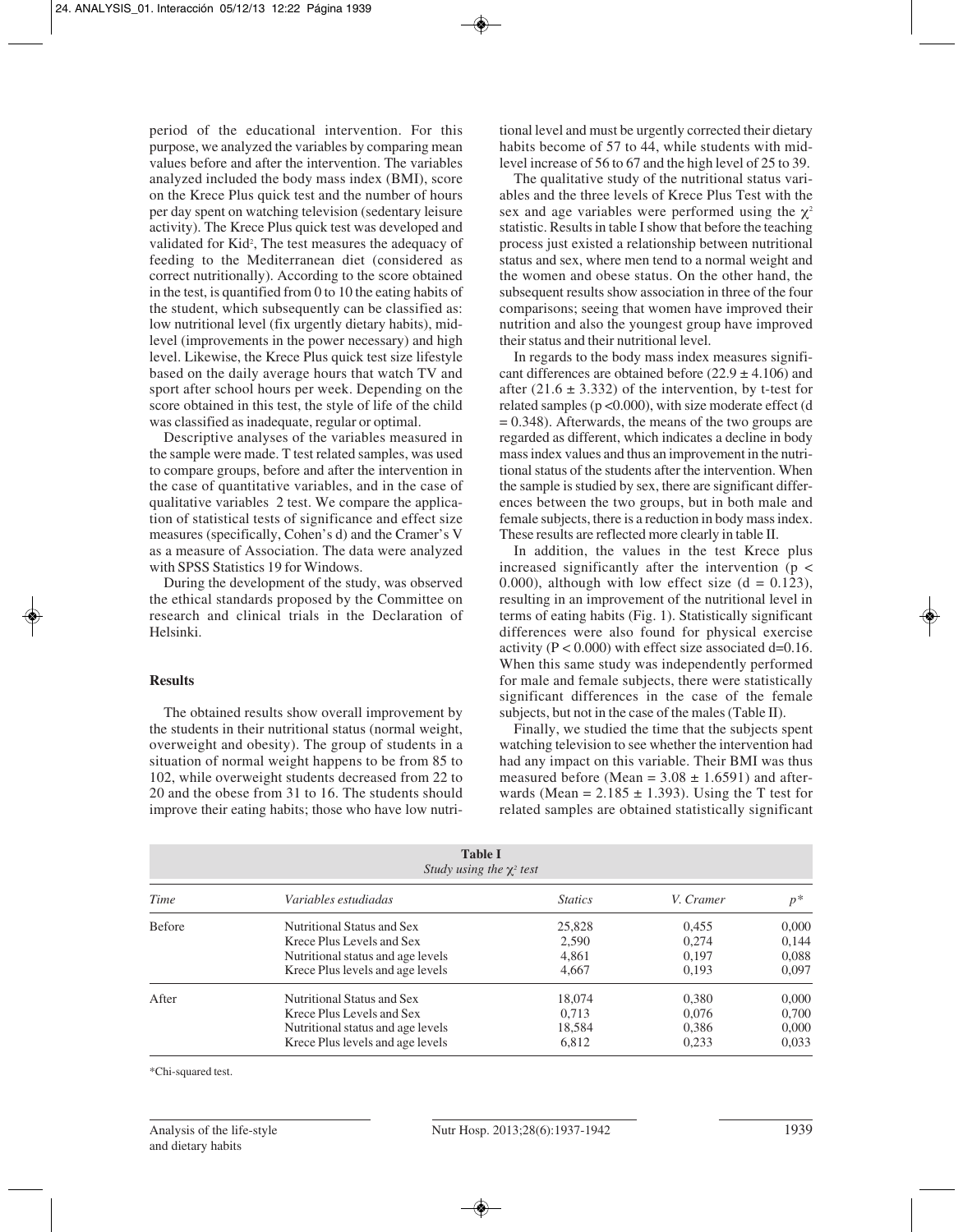



| <b>Table II</b><br>Distribution of the variables before and after depending on the sex |        |                           |                          |           |       |  |  |  |
|----------------------------------------------------------------------------------------|--------|---------------------------|--------------------------|-----------|-------|--|--|--|
|                                                                                        | Sex    | $Mean \pm DP$<br>(Before) | $Mean \pm DP$<br>(After) | $d$ Cohen | $p^*$ |  |  |  |
| <b>BMI</b>                                                                             | Female | $24,557 \pm 4,124$        | $22,993 \pm 3,547$       | 0.407     | 0,000 |  |  |  |
|                                                                                        | Male   | $21.217 \pm 3.336$        | $20.029 \pm 2.262$       | 0.417     | 0,000 |  |  |  |
| <b>Krece Plus</b>                                                                      | Female | $4.282 \pm 2.799$         | $5.394 \pm 2.759$        | 0,4       | 0,000 |  |  |  |
|                                                                                        | Male   | $4.508 \pm 2.982$         | $4,985 \pm 2,711$        | 0,168     | 0,133 |  |  |  |
| <b>Physical Activity</b>                                                               | Female | $4.233 \pm 2.461$         | $4.858 \pm 3.028$        | 0.227     | 0,002 |  |  |  |
|                                                                                        | Male   | $3.769 \pm 3.021$         | $4.939 \pm 3.363$        | 0,366     | 0,000 |  |  |  |
| Hours of ty.                                                                           | Female | $3,049 \pm 1,57$          | $2,225 \pm 2,311$        | 0.417     | 0,000 |  |  |  |
|                                                                                        | Male   | $3,112 \pm 1,76$          | $2,142 \pm 2,484$        | 0,451     | 0.000 |  |  |  |

\*Student t test for two dependent samples.

differences (p < 0.000) obtaining an effect size associated with moderate value-high  $(d = 0.5841)$ . Afterwards, the means of the two groups were considered to be different, which reflected a reduction in the time spent watching television. In the case of male and

female subjects, a gradual reduction can be observed (Table II).

Students were separated into two levels for the variable age. The first level includes students aged between 14 and 16 years, and on the second level students aged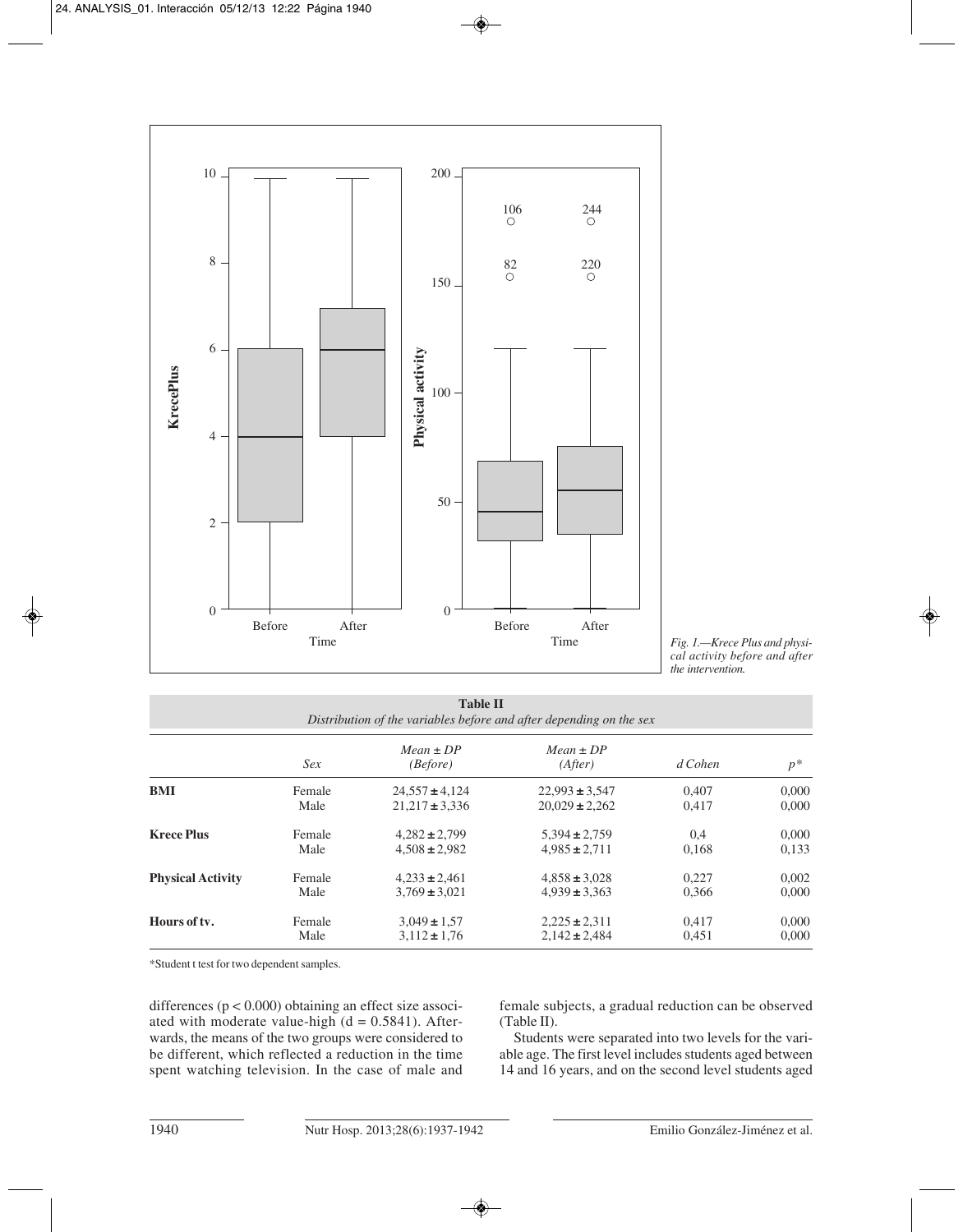between 17 and 19 years old. Table III shows better results in the group of the youngest students into the four variables of interest.

# **Discussion / Conclusion**

The increase in the prevalence of overweight and obesity in school children has become a serious public health problem<sup>18</sup>. The results obtained in this study show that health education interventions in schools are an effective way of addressing this problem and reducing levels of overweight and obesity among the very young. Admittedly, when the sample was analyzed by sex, the results confirmed certain differences in the improvement of the subjects' nutritional status after nine months of education intervention. More specifically, the female subjects experienced a greater reduction in their mean BMI in comparison to the male subjects. These results are in consonance with those in González<sup>19</sup> who studied a sample population of school children in the province of Granada (Spain) and found that the girls were better at following the dietary guidelines given during the nutritional intervention. Furthermore, in consonance with González-Cross et al.20, it was found that the differences in body composition between both sexes could also be an important factor in the rate of body mass index reduction in this population.

In relation to healthy habits, the Krece Plus test showed a statistically significant improvement in the acquisition of healthy eating habits after the intervention. All of the students went from a very low nutritional level before the intervention to a medium nutritional level after the nine months of nutritional intervention. While this improvement was higher among girls, reaching higher scores to the guys on the Kreceplus test. Also, at the age variable and coinciding with what was described by González<sup>19</sup>, was the youngest age group

(14-16 years) who were taken to a greater degree of healthy eating habits.

In the same way as in other studies $21,22$ , the obtained results confirm the effectiveness of the workshops as well as the students' interest in their contents and awareness-raising activities. In reference to physical activity, the results showed a major adhesion to the practice of physical activity between the boys, who increased substantially the average time, dedicated every day to the achievement of physical exercise, outside of school.

Taking into consideration the variable age, was the younger age group (14-16 years) that more hours dedicated to the realization of physical exercise, outside the school field after the intervention. This last circumstance of great interest if we consider the early age as a key factor in the adoption of healthy living habits<sup>22</sup>.

As for sedentary leisure activities (number of hours spent watching television each day), the results confirmed a significant decrease in both sexes after the nine months of educational intervention. This coincided with the results obtained by Aranceta-Bartrina et al.2 in the Enkid study.

In view of the obtained results, and according with earlier studies<sup>23-25</sup>, the results highlight the effectiveness of the procedures applied in this intervention to improve the nutritional status of the population studied, modify their eating habits and physical activity and thereby reduce the degree of sedentary lifestyle.

Therefore, get the students to become aware of the importance of maintaining a healthy diet as well as of the need to practice physical activity and reduce sedentary lifestyle have been the three major achievements of this study.

### **Competing interest**

The authors declare that there are no conflicts of interest.

| <b>Table III</b><br>Variables of interest before and after the intervention according to age |                |                           |                          |         |       |  |  |
|----------------------------------------------------------------------------------------------|----------------|---------------------------|--------------------------|---------|-------|--|--|
|                                                                                              | Age<br>(years) | $Mean \pm DP$<br>(Before) | $Mean \pm DP$<br>(After) | d Cohen | $p^*$ |  |  |
| <b>BMI</b>                                                                                   | $14 - 16$      | $19,146 \pm 8,66$         | $18,091 \pm 7,979$       | 0,127   | 0,000 |  |  |
|                                                                                              | $17-19$        | $23,411 \pm 3,876$        | $22,396 \pm 3,814$       | 0,264   | 0,000 |  |  |
| <b>Krece Plus</b>                                                                            | $14 - 16$      | $3,733 \pm 2,804$         | $4,756 \pm 3,014$        | 0,351   | 0,000 |  |  |
|                                                                                              | $17 - 19$      | $4.375 \pm 3.443$         | $4.604 \pm 2.915$        | 0,072   | 0,453 |  |  |
| <b>Physical Activity</b>                                                                     | 14-16          | $3,331 \pm 2,24$          | $4,494 \pm 2,976$        | 0.441   | 0,000 |  |  |
|                                                                                              | $17-19$        | $5,052 \pm 3,193$         | $5,552 \pm 3,448$        | 0,151   | 0,005 |  |  |
| Hours of ty.                                                                                 | $14 - 16$      | $2,939 \pm 1,994$         | $1,633 \pm 1,291$        | 0,777   | 0,000 |  |  |
|                                                                                              | 17-19          | $2,583 \pm 1,467$         | $2.344 \pm 1.404$        | 0,167   | 0,195 |  |  |

\*Student t test for two dependent samples.